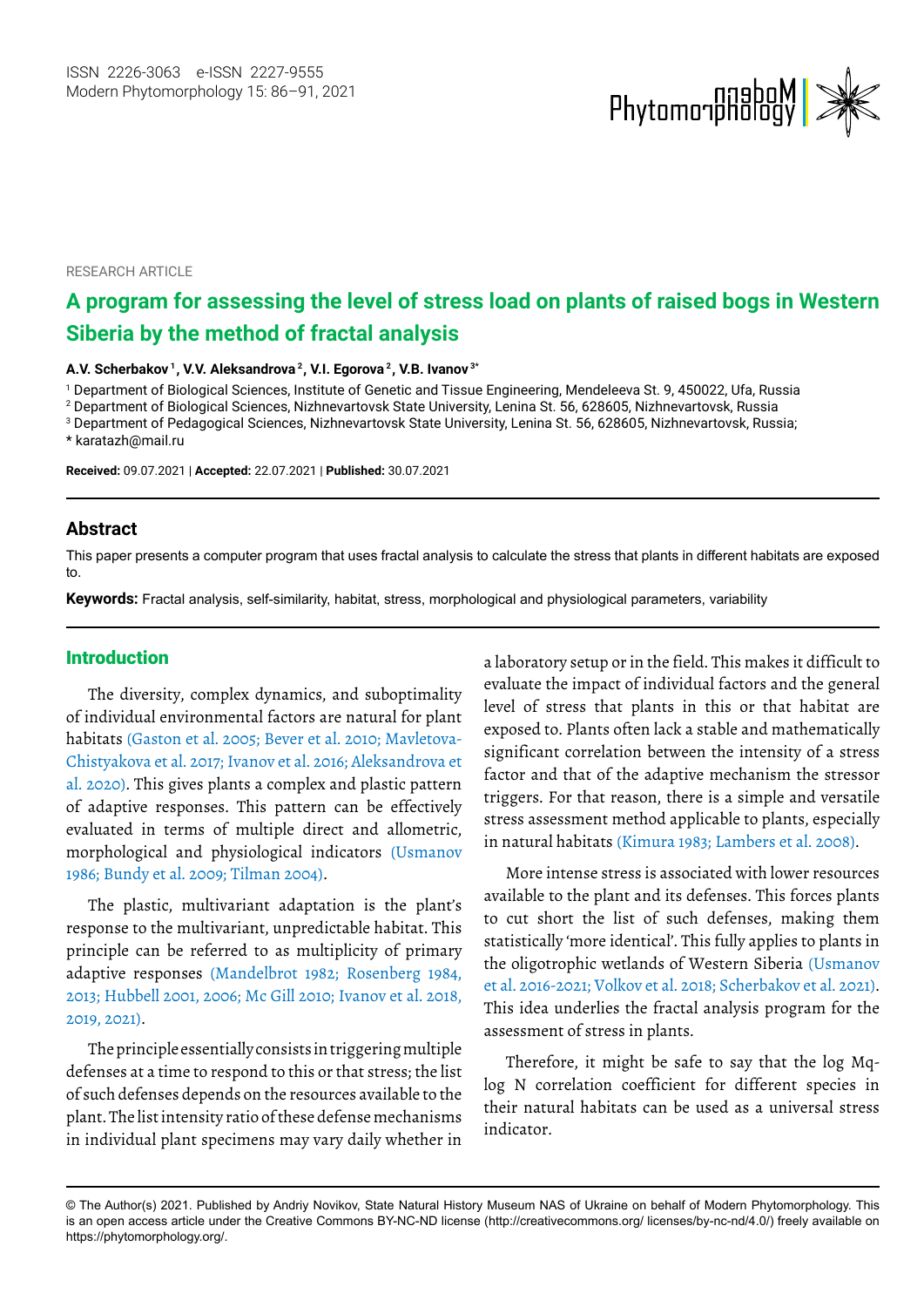# Materials and Methods

This study produced a general algorithm of how to use fractal analysis to assess the condition of plants exposed to a varying degree of stress. Fractal analysis-based testing for stress involves these steps:

- • Collect specimen-specific indicator values
- Add the input to the unified matrix
- Find (if necessary, adjust) the scaling range q
- • Run the fractal analysis
- • Find the log Mq-log N correlation coefficients
- Compare the coefficients against the reference, i.e., against the values typical of regular objects (-1 for negative q, 1 for positive q)
- • Find the deviation of the correlation coefficient from the reference for each q
- • Assess the stress

Calculations under Steps 4 to 7 of the above algorithm have been automated for Excel 2013.

# Results and Discussion

Functionally, the program consists of several modules, some of which are shown in Fig's 1-3.

During the study of the level of stress load on plants, individual values of the recorded plant parameters are included in the table shown in Fig. 1. The same indicators should be recorded for plants of the same species in different habitats. If necessary, the matrix size can be increased to the target dimensions.

Fig. 2 shows a table that is a hierarchical matrix

automatically calculated based on the grouping of data included in Fig. 1.

The "N" column shows how many cells the results are used from:

"N=1"-individual data is included from the table in  $Fig. 1$ ;

"N=2"-the sum of the values of 2 source cells from the table in Fig. 1 is included in the cell;

"N=3-9"-the total values of 3–9 source cells from the table in Fig. 1 are included in the cell;

"N=10"-the total values of all 10 source cells are included in the cell. A summation of individual plant indicators is performed for each column (Fig. 2).

These calculations are necessary for evaluating and comparing the indicators of the studied data array at various levels of its organization–from individual to group (Gelashvili et al. 2013; Ivanov et al. 2019).

Data input in Fig. 1 is used to enter specimen-specific values of the researcher-selected parameters. The table can be enlarged if need be. Input requirements are as follows:

1. Avoid zeroes as they can distort correlations significantly.

2. Use a composite number of specimens (10, 12, 15, 16, 18, 20, etc.) to be able to scale.

In the future, the matrix shown in Fig. 2 undergoes the following transformations:

1. Ranking by variables of each indicator.

2. Calculating the exponent of the logarithm "N" to the base 10 (log N).

| Data entry block |   |   |   |                  |     |   |   |    |
|------------------|---|---|---|------------------|-----|---|---|----|
| Individual       |   |   |   | plant parameters |     |   |   |    |
| values           | 2 | 3 | Δ | 5                | 6   | 8 | 9 | 10 |
|                  |   |   |   |                  |     |   |   |    |
|                  |   |   |   |                  | 0,1 |   |   |    |
|                  |   |   |   |                  |     |   |   |    |
|                  |   |   |   |                  |     |   |   |    |
|                  |   |   |   |                  |     |   |   |    |
|                  |   |   |   |                  |     |   |   |    |
|                  |   |   |   |                  |     |   |   |    |
|                  |   |   |   |                  |     |   |   |    |
|                  |   |   |   |                  |     |   |   |    |
| 10               |   |   |   |                  |     |   |   |    |

Figure 1. Data input.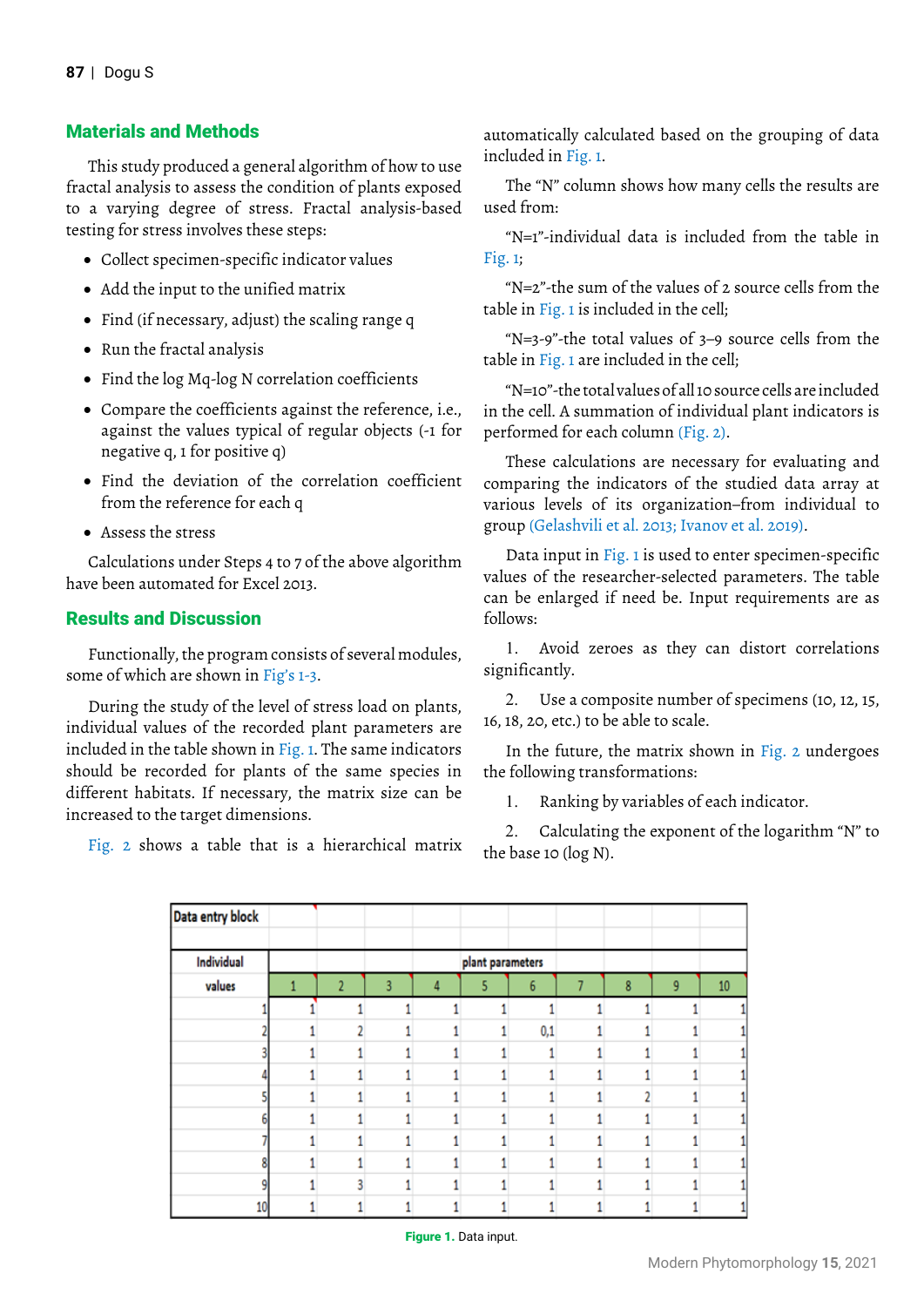## by the method of fractal analysis A program for assessing the level of stress load on plants of raised bogs in Western Siberia | **88**

| Data entry block |  |   |   |                  |                  |   |   |        |
|------------------|--|---|---|------------------|------------------|---|---|--------|
|                  |  |   |   |                  |                  |   |   |        |
| Individual       |  |   |   | plant parameters |                  |   |   |        |
| values           |  | 3 | 4 | 5                | $\boldsymbol{6}$ | 8 | 9 | $10\,$ |
|                  |  |   |   |                  |                  |   |   |        |
|                  |  |   |   |                  | 0,1              |   |   |        |
|                  |  |   |   |                  |                  |   |   |        |
|                  |  |   |   |                  |                  |   |   |        |
|                  |  |   |   |                  |                  |   |   |        |
|                  |  |   |   |                  |                  |   |   |        |
|                  |  |   |   |                  |                  |   |   |        |
| ٥                |  |   |   |                  |                  |   |   |        |
|                  |  |   |   |                  |                  |   |   |        |
| 10               |  |   |   |                  |                  |   |   |        |

#### Figure 2. Matrix calculator.

| <b>Matrix calculation block</b> |                 |                |    |                |                |                |                |    |    |    |
|---------------------------------|-----------------|----------------|----|----------------|----------------|----------------|----------------|----|----|----|
|                                 | Absolute values |                |    |                |                |                |                |    |    |    |
| $N =$                           | 1               | 2              | 3  | 4              | 5              | 6              | 7              | 8  | 9  | 10 |
|                                 | 1               | 1              |    | 1              |                |                |                |    |    |    |
|                                 |                 | 2              |    |                |                | 0,1            |                |    |    |    |
|                                 | 1               | 1              |    |                |                |                |                |    |    |    |
|                                 | 1               | 1              | ۹  | 1              | ٦              | ۹              | ۹              |    |    |    |
|                                 | 1               | 1              |    | 1              | 1              |                | 1              | 2  |    |    |
|                                 | 1               | 1              |    |                |                |                |                |    |    |    |
|                                 |                 |                |    |                |                |                |                |    |    |    |
|                                 | 1               | 1              | 1  | 1              | 1              |                | 1              |    |    |    |
|                                 | 1               | 3              | 1  |                | 1              |                | 1              | 1  | 1  |    |
| 10                              |                 | 1              |    |                | 1              |                | ۹              |    |    |    |
|                                 | 2               | 3              | 2  | 2              | 2              | 1,1            | 2              | 2  | 2  |    |
|                                 | 2               | 2              | 2  | 2              | 2              | 2              | 2              | 2  | 2  |    |
|                                 | 2               | 2              | 2  | 2              | 2              | $\overline{2}$ | 2              | 3  | 2  |    |
|                                 | $\overline{2}$  | $\overline{2}$ | 2  | $\overline{2}$ | $\overline{a}$ |                | $\overline{a}$ | 10 | 2  |    |
|                                 | 2               | Δ              | 2  | 2              | 2              |                | 2              | 2  | 2  |    |
|                                 | 5               | 6              | 5  | 5              | 5              | 4,1            | 5              | 6  | 5  |    |
|                                 | 5               | 7              | 5  | 5              | 5              | 5              | 5              | 5  | 5  |    |
|                                 | 10<br>10        | 13             | 10 | 10             | 10             | 9,1            | 10             | 11 | 10 | 10 |

**Figure 3.** Statistics and self-similarity estimator (the cells show the values of the log Mq indicator for different values of Log N and q).

3. Scaling, state assessment of the contents of the specified matrix (Fig. 2) at various scale measures.

The scale measures are set by the researcher and are denoted as "q". It is considered correct to use both negative and positive "q" values. The value of the "q" indicator shows to what power the contents of the matrix under study are raised in each case.

Based on the results of these calculations (Gelashvili et. al 2013; Ivanov et. al 2019), for each "N" level and "q" value, the "Mq" indicator is calculated, which reflects the participation of a single individual indicator in the formation of the level of stress load on the plant. In the future, for each "Mq" value, the logarithm to the base 10 (log Mq) is also calculated and the results are included in the corresponding cell of the table in Fig. 3.

Thus, the use of the fractal analysis method in assessing the level of stress load on plants is based on the following logical assumptions:

1. For plants in natural conditions, the effect of various types of stress associated with non-optimal living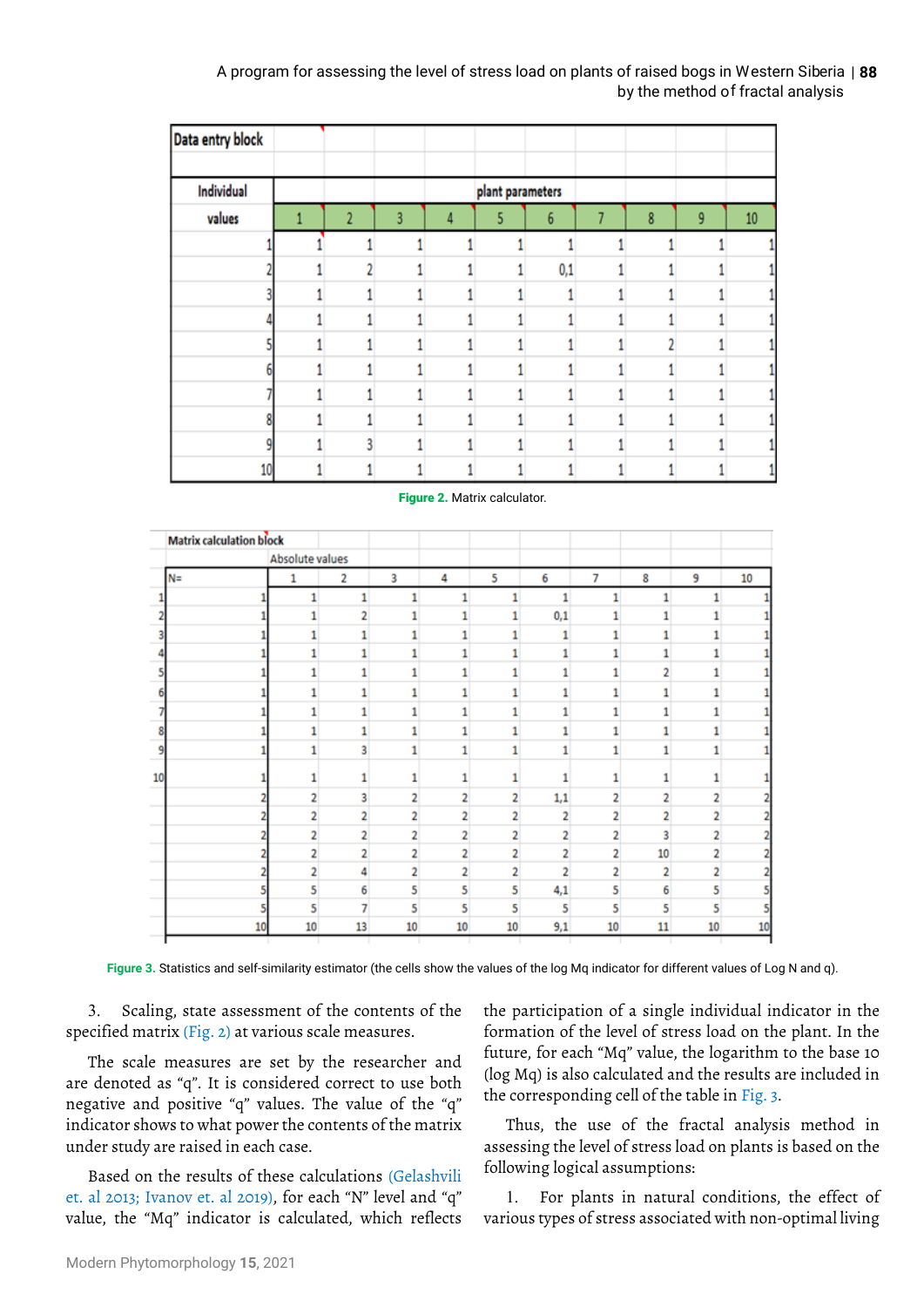conditions is normal-non-optimal temperature, lack or excess of water, root hypoxia, salinization, etc. Plants respond to any type of stress in a polyvariant way, i.e., they launch as many protective mechanisms as they can afford, which is typical for any environmental factor. Such a polyvariant nature of the responses inherent in plants leads to the very high plasticity of the physiologically adaptive mechanisms of particular plants. Against this background, in most cases, it is not possible to trace a significant relationship between the level of a particular stress factor and the intensity of any triggered response mechanism.

2. As the stress load increases, regardless of the number and nature of the active stress factors, the overall resource supply of plants will inevitably decrease. As a result, the total composition of the adaptive mechanisms used by plants will be smaller, which will lead to an increase in the similarity between the adaptive reactions of individual plants. However, as practice shows, this is not enough for the application of traditional statistical methods. As a rule, it is impossible to track the relationship between the level of stress load and the intensity of the response of a particular plant.

3. The fractal analysis allows us to assess how much individual indicators are generally similar to each other, from the point of view of functioning under the same conditions, and physiological mechanisms. As a result, it all comes down to determining the correlation factor between log N and log Mq.

Matrix calculator and statistics estimator should not

be used to add any more data as they already contain all the formulas needed to automate fractal analysis per the original method. Fig. 4 shows the output, which displays the calculation results as numbers and graphs (Gelashvili et al. 2013; Ivanov et. al. 2019).

According to the results of the correlation analysis, the array of individual plant data can be distributed into one of 3 categories (Fig. 4):

1. No significant correlation between the log N and log Mq indicators in the entire "q" range is observed: the object is completely devoid of self-similarity, the similarity between the properties of individual elements is absent, therefore, it is an object of a chaotic nature. During our study, this category was not detected.

2. A significant correlation between the log N and log Mq indicators in the entire "q" range is observed: the data array has self-similarity properties, in general. At the same time, a similarity between the indicators of individual plants is observed, which is impossible to detect by using standard analysis of correlations between individual indicators. This picture is the most typical for plants in our studies;

A 100% correlation between the log N and log Mq indicators in the entire "q" range is observed at the function level and the correlation factor can take three values "-1", "0", and "+1": the data array uniquely has self-similarity properties, and all individual objects are completely identical to each other (Fig. 4). In this category, we included plants of Western Siberia that live in extreme environmental conditions.

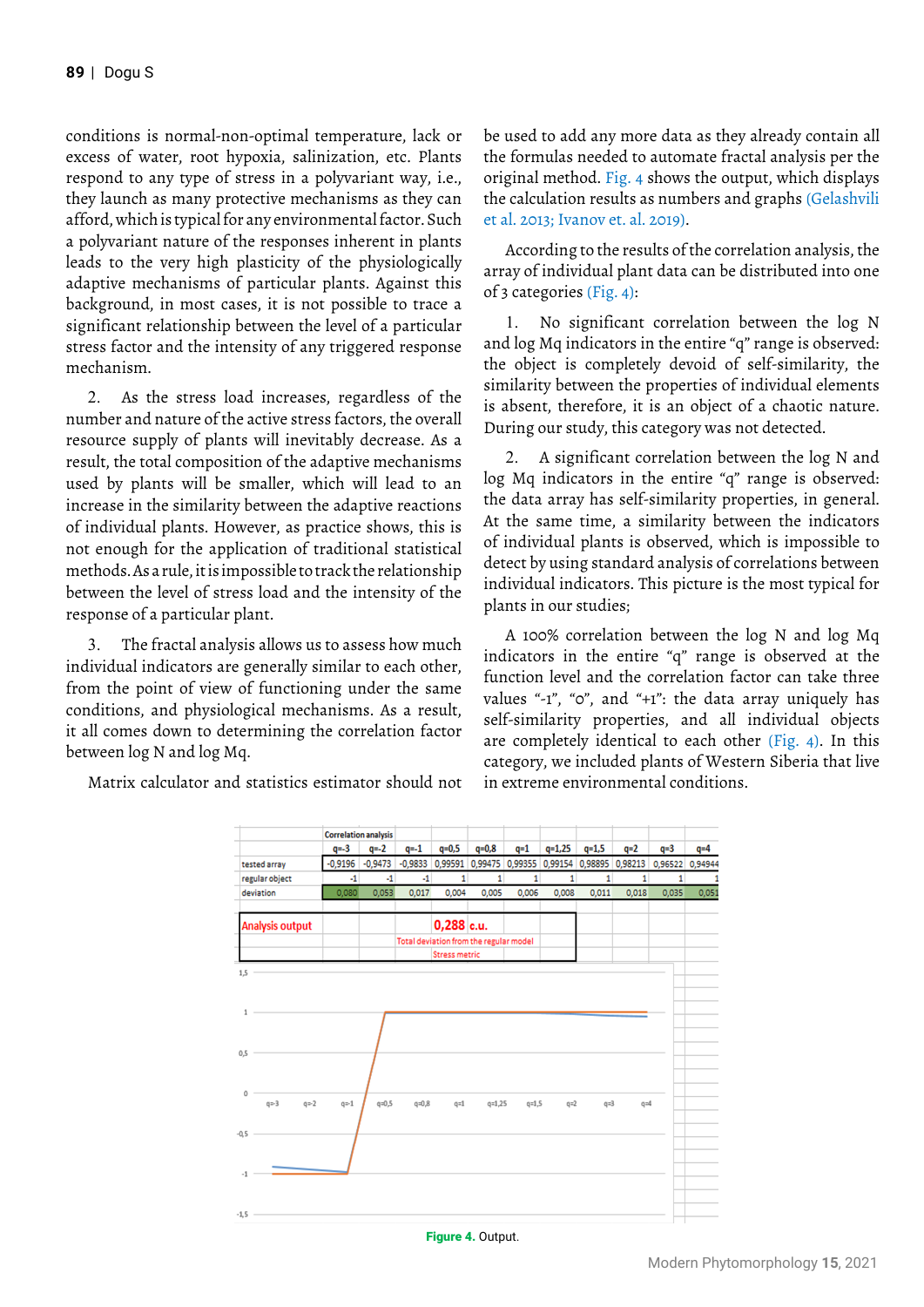The irregularity of the tested specimen-specific data arrays is measured by the total deviation of the obtained significant correlation coefficients from the coefficients typical of the regular reference object.

It is reasonable to believe that as the habitat conditions deteriorate, a group of individual plants will show the properties of a regular object more and more, i.e., an object consisting of elements completely similar to each other.

As a result, the main purpose of the fractal analysis method is to compare the real picture of the indicators of the studied plants with the indicators of a regular object, which are calculated in parallel based on the same experimental data. It implies obtaining the correlation factors between the log N and log Mq indicators for real plants and comparison of these data with the indicators of a regular object, which is essentially a comparison standard. The difference between the indicators of a real and a regular object generated by the program is estimated by the total sum of the deviation indicators of the correlation factors between real and knowingly regular objects and expressed in conditional units (Fig. 4).

#### **Conclusion**

The proposed fractal analysis program for the assessment of stress in plants has the following strengths:

1. The researcher does not need to calculate manually, as all the formulas are already there.

2. The method is universal. Calculations can use any specimen-specific indicators, whether they are regularly observed or take several seasons to collect, which is especially relevant in research of perennials.

3. The minimum dataset is small: 10\*10 (10 specimens x 10 indicators). The entire system can be rebuilt to any data array size.

4. The program is fully compatible with Excel.

# Acknowledgments

The work was supported by a grant from the Russian Foundation for Basic Research (RFBR) 18-44-860006 r\_a.

# References

**Aleksandrova V.V., Ivanov V.B., Vojtova V.A. (2020).** Analysis of the correlation between the results of toxicological experiments and the pH level of water. *Siberian J Life Sci Agriculture* **12:** 71-78. [https://doi.](https://doi.org/10.2307/2399915) [org/10.2307/2399915](https://doi.org/10.2307/2399915)

**Bever J.D., Dickie I.A., Facelli E., Facelli J.M., Klironomos J., Moora M., Zobel M. (2010).** Rooting theories of plant community ecology in microbial interactions. *Trends Ecol Evol* **25:** 468-478. [https://doi.](https://doi.org/10.1016/j.tree.2010.05.004) [org/10.1016/j.tree.2010.05.004](https://doi.org/10.1016/j.tree.2010.05.004)

**Bundy J.G., Davey M.P., Viant M.R. (2009).** Environmental metabolomics: a critical review and future perspectives. *Metabolomics* **5:** 3-21.<https://link.springer.com/article/10.1007/s11306-008-0152-0>

**Gaston K.J., Chown S.L. (2005).** Neutrality and the niche. *Functional Ecol* **19:** 1-6. [http://userwww.sfsu.edu/parker/bio840/pdfs/neutral/](http://userwww.sfsu.edu/parker/bio840/pdfs/neutral/GastonChown05.pdf) [GastonChown05.pdf](http://userwww.sfsu.edu/parker/bio840/pdfs/neutral/GastonChown05.pdf)

**Gelashvili D.B., Iudin D.I., Rozenberg G.S., Yakimov V.N., Solntsev L.A. (2013).** Fractals and multifractals in bioecology. *Nizhniy Novgorod* **370**.

**Ivanov V.B., Alexandrova V.V., Usmanov I.Y., Yumagulova E.R., Chibrikov O.V., Ivanov N.A., Shcherbakov A.V. (2016).** Comparative evaluation of migrating anthropogenic impurities in ecosystems of the middle Ob region through bioindication and chemical analysis. *Vegetos* **29:** 43-46.<https://doi.org/10.5958/2229-4473.2016.00018.5>

**Ivanov V.B., Shcherbakov A.V., Conhar I.G., Ivanova A.V., Usmanov I.Y. (2019).** Using the principles of fractal analysis for description of plant flavonids metabolism. *Internat J Advan Biotechnol Res* **10:** 456-464.

**Ivanov Vyacheslav, Shcherbakov Arkadiy, Usmanov Iskander (2021).** Bifurcations and neutrality in the biosynthesis of plant flavonoids. M Phytomorphol **15:** 48-50.<https://doi.org/10.5281/zenodo.5078363>

**Ivanov Vyacheslav, Shcherbakov Arkadiy (2021).** Enzymes of flavonoid biosynthesis as a reason for the polyvariant nature of their accumulation. *M Phytomorphol***15:** 56-61. [https://www.phytomorphology.](https://www.phytomorphology.com/articles/enzymes-of-flavonoid-biosynthesis-as-a-reason-for-the-polyvariant-nature-of-their-accumulation.pdf) [com/articles/enzymes-of-flavonoid-biosynthesis-as-a-reason-for-the](https://www.phytomorphology.com/articles/enzymes-of-flavonoid-biosynthesis-as-a-reason-for-the-polyvariant-nature-of-their-accumulation.pdf)[polyvariant-nature-of-their-accumulation.pdf](https://www.phytomorphology.com/articles/enzymes-of-flavonoid-biosynthesis-as-a-reason-for-the-polyvariant-nature-of-their-accumulation.pdf)

**Ivanov V.B., Dolgich А.М., Loginov А.М., Ivanovа L.G. (2018).** The problem of hydrocarbon production and reclamation of oil-contaminated lands in the Khanty-Mansiysk Autonomous Okrug-Yugra. *In World Scientific Discovery* **10:** 28-36.

**Kimura M. (1983).** The neutral theory of molecular evolution. *Cambridge Univ Press*.

**Lambers H., Chapin III F.S., Pons T.L. (2008).** Plant physiological ecology. *Springer Sci* pp: 605.

**Mandelbrot B.B., Mandelbrot B.B. (1982).** The fractal geometry of nature (Vol. 1). *New York: WH freeman* pp: 2-14. [https://users.math.yale.](https://users.math.yale.edu/~bbm3/web_pdfs/encyclopediaBritannica.pdf) [edu/~bbm3/web\\_pdfs/encyclopediaBritannica.pdf](https://users.math.yale.edu/~bbm3/web_pdfs/encyclopediaBritannica.pdf)

**Mavletova-Chistyakova M.V., Shcherbakov A.V., Ivanov V.B.,**  Yumagulova E.R., Usmanov I.Yu. (2017). Pulsating mosaicity of soil parameters in the Southern Trans-Urals. *Bulletin of Nizhnevartovsk State Univ* **4:** 124-133.

**McGill B.J. (2010).** Towards a unification of unified theories of biodiversity. *Ecol Lett* **13:** 627-642. [https://onlinelibrary.wiley.com/doi/](https://onlinelibrary.wiley.com/doi/epdf/10.1111/j.1461-0248.2010.01449.x) [epdf/10.1111/j.1461-0248.2010.01449.x](https://onlinelibrary.wiley.com/doi/epdf/10.1111/j.1461-0248.2010.01449.x)

**Rosenberg G.S. (2013).** Introduction to theoretical ecology. In two volumes; 2nd ed., revised and expanded. *Togliatti: Cassandra* 1: 565; 2: 445.

**Rosenberg G.S. (1984).** Models in phytocenology. *Мoscow USSR: Publishing House Nauka* **240**.

**Tilman D. (2004).** Niche tradeoffs, neutrality, and community structure: a stochastic theory of resource competition, invasion, and community assembly. *Proceedings Nation Acad Sci* **101:** 10854-10861. <https://doi.org/10.1073/pnas.0403458101>

**Hubbell S.P. (2011).** The unified neutral theory of biodiversity and biogeography (MPB-32). *Princeton Univ Press*.

**Hubbell S.P. (2006).** Neutral theory and the evolution of ecological equivalence. *Ecol* **87:** 1387-1398. [https://doi.org/10.1890/0012-](https://doi.org/10.1890/0012-9658(2006)87%5b1387:NTATEO%5d2.0.CO;2) [9658\(2006\)87\[1387:NTATEO\]2.0.CO;2](https://doi.org/10.1890/0012-9658(2006)87%5b1387:NTATEO%5d2.0.CO;2)

**Scherbakov A.V., Ivanov V.B., Ivanova A.V., Usmanov I.Y. (2021).** The equifinal achievement of the total antioxidant activity of flavonoids by plants in various habitats. *In IOP Conf Series: Earth Environ Sci***670:** 012018. [https://iopscience.iop.org/article/10.1088/1755-1315/670/1/012018/](https://iopscience.iop.org/article/10.1088/1755-1315/670/1/012018/pdf) [pdf](https://iopscience.iop.org/article/10.1088/1755-1315/670/1/012018/pdf)

**Usmanov I.Yu., Scherbakov A.V., Mavletova M.V., Yumagulova E.R., Ivanov V.B., Aleksandrova V.V. (2016).** A pulsating multidimensional